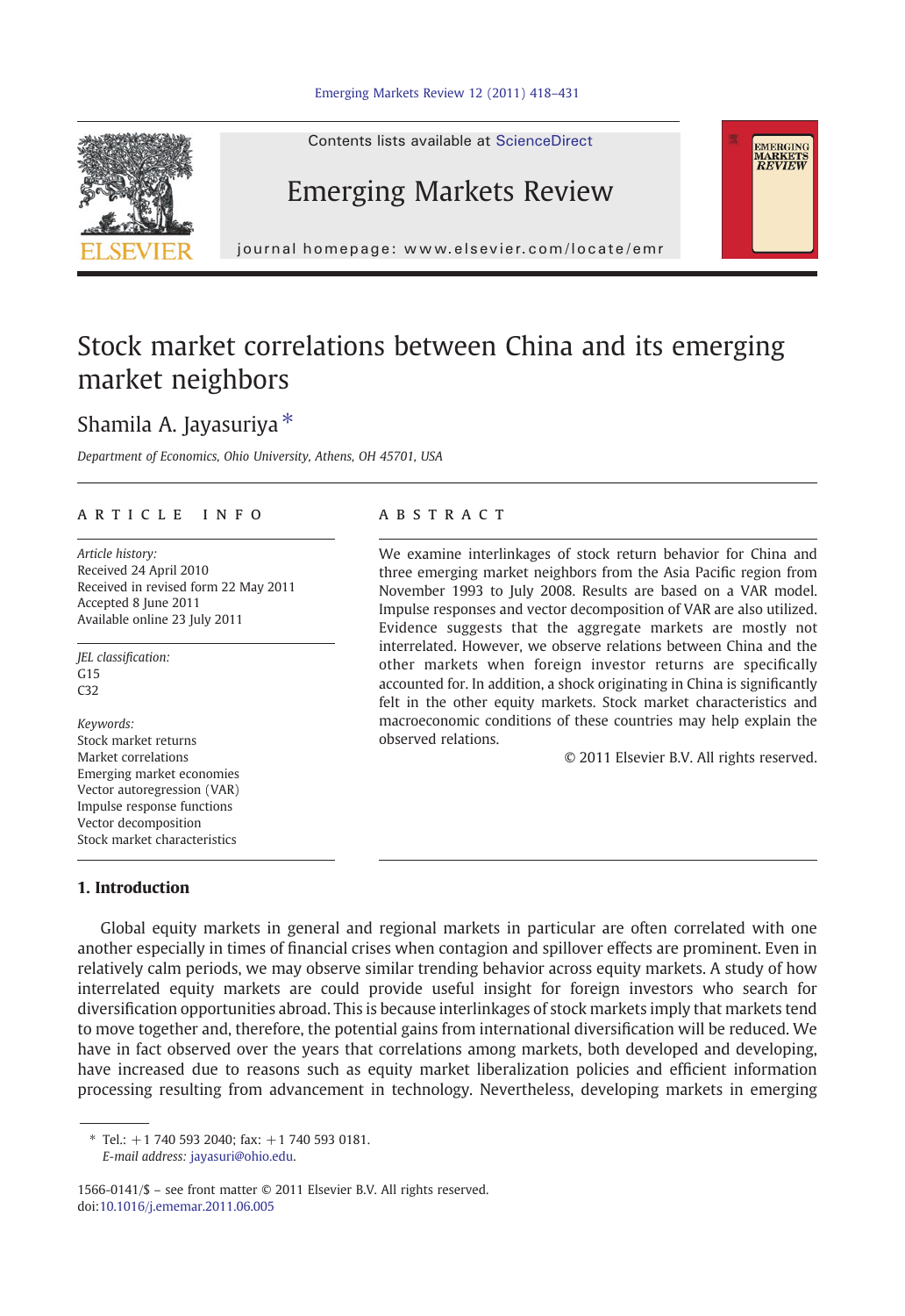

Fig. 1. GDP growth rate (annual%) from 1990 to 2008. Source: World Development Indicators (WDI) online database.

economies with relatively high and stable growth rates such as those in the East Asia and Pacific region are often good choices for market participants looking to diversify their portfolios internationally.

This paper examines the interlinkages of stock return behavior for China and three of its emerging market neighbors in the East Asia and Pacific region including Thailand, Indonesia and Philippines. We focus on China because it is one of the fastest growing economies of the world today with an annual growth rate of about 9 percent reported in 2008.<sup>1</sup> This is a remarkable growth rate by any standard and one that far exceeds the economic growth rates reported for many of China's neighbors. The World Bank categorizes China as a lower middle-income country in the East Asia and Pacific region. Among thirteen other countries, Thailand, Indonesia and Philippines are also categorized in the same income group as China.<sup>2</sup> The similar level of income is in fact the underlying basis for selecting this group of countries as income is likely to be a key factor that determines investor participation in stock markets. In addition, the online World Trade Organization (WTO) data shows that China is an important trade partner for each of the three neighbor markets that we have selected. For example, China is among the top 5 export destinations for all three and China is also among the top 5 import origins for all except Philippines. Maintaining strong trade relations with China also adds to our basis for selecting these neighbor markets.

Fig. 1 plots the annual growth rates for the four countries and highlights the impressive growth that has occurred in China in the recent years. Interestingly, the growth rates appear to be closely related for Thailand, Indonesia and Philippines especially in the aftermath of the Asian currency crisis of July 1997. China remains isolated from its counterparts even in the midst of the crisis. This observation in fact motivates us to investigate the equity market correlations for the four countries. Equity market behavior often reflects the real economic conditions of an economy, and the evidently close correlations of economic growth rates observed for some of the countries of the sample leads us to suspect that there may be close relations among the equity markets as well. Furthermore, given the economic strength of China relative to

<sup>1</sup> This data is reported by the online World Development Indicators (WDI) database. The WDI database also reports that the 2008 annual growth rates for Thailand, Indonesia and Philippines are 3, 6, and 4 percent, respectively.

 $<sup>2</sup>$  Based on the WDI database, the complete list contains fourteen countries that include China, Indonesia, Kiribati, Marshall</sup> Islands, Micronesia, Mongolia, Papua New Guinea, Philippines, Samoa, Solomon Islands, Thailand, Timor-Leste, Tonga, and Vanuatu.